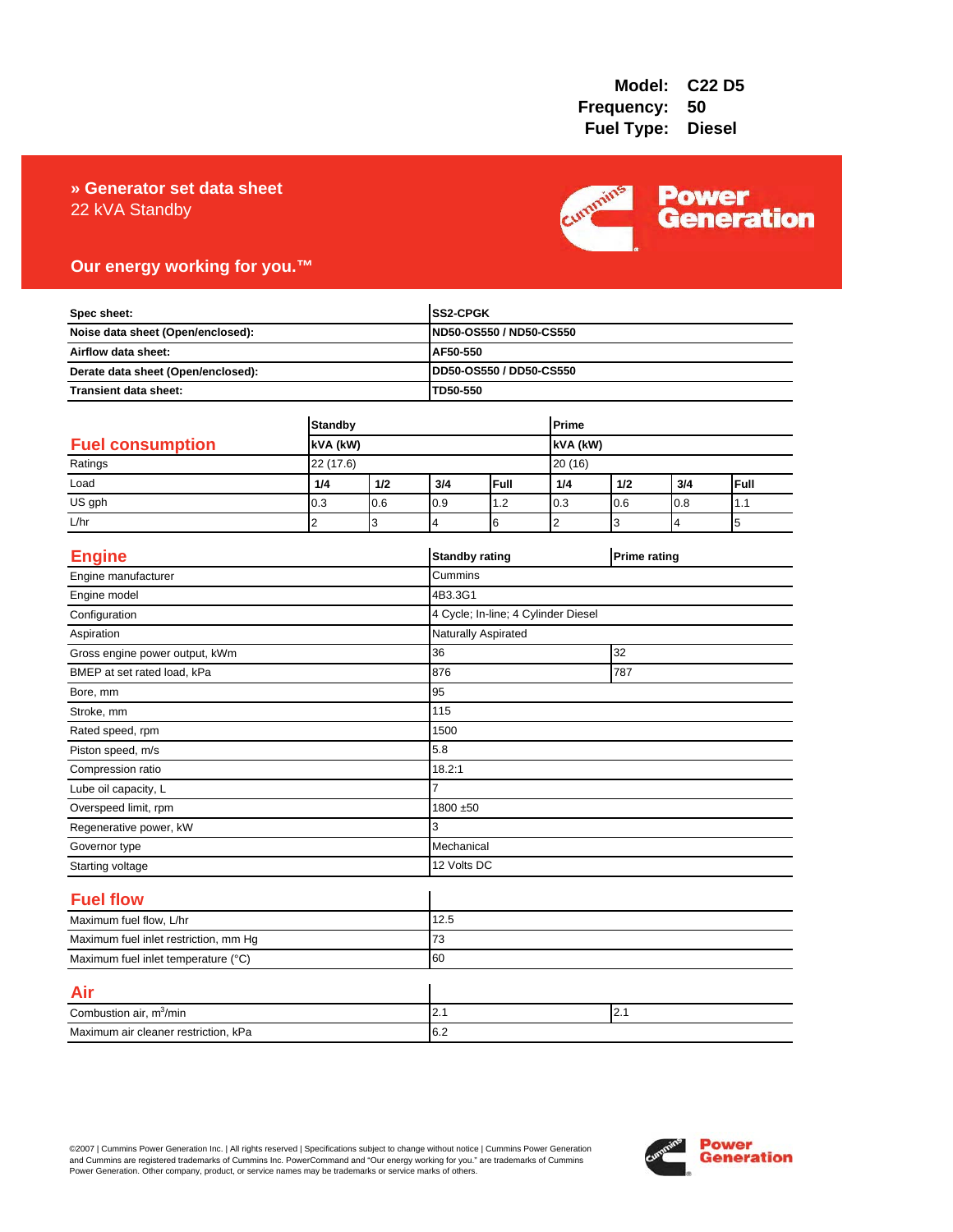| Exhaust                                   | <b>Standby rating</b> | <b>Prime rating</b> |
|-------------------------------------------|-----------------------|---------------------|
| Exhaust gas flow at set rated load, m/min | 5.7                   | I5.4                |
| Exhaust gas temperature, C                | 498                   | 448                 |
| Maximum exhaust back pressure, kPa        | 10.2                  |                     |

 $\overline{\phantom{a}}$ 

### **Standard set-mounted radiator cooling**

| Ambient design, C                                 | 50   |      |
|---------------------------------------------------|------|------|
| Fan load, KW <sub>m</sub>                         | 10.7 |      |
| Coolant capacity (with radiator), L               | 9.1  |      |
| Cooling system air flow, m3/min @ 12.7mmH2O       | 0.92 |      |
| Total heat rejection, BTU/min                     | 1230 | 1180 |
| Maximum cooling air flow static restriction mmH2O | 12.7 |      |

# **Open set derating factors kVA (kW)**

Note: Standard open genset options running at 400V, 150m above sea level. For enclosed product derates, please refer to datasheet - DD50- CS550.

|                     | $27^{\circ}$ C | 40°C      | 45°C        | <b>50°C</b>     | $55^{\circ}$ C |
|---------------------|----------------|-----------|-------------|-----------------|----------------|
| <b>Standby</b>      | 22 (17.6)      | 22 (17.6) | 21.9(17.5)  | 21.1 (16.9)     | 20.5(16.4)     |
| Prime               | 20 (16)        | 20 (16)   | 19.9 (15.9) | 19.3(15.4)      | 18.6 (14.9)    |
| Weights*            |                |           | Open        | <b>Enclosed</b> |                |
| Unit dry weight kgs |                |           | 544         | 868             |                |

Unit wet weight kgs 933 609

\* Weights represent a set with standard features. See outline drawing for weights of other configurations

| <b>Dimensions</b>                | Length | Width | <b>Height</b> |
|----------------------------------|--------|-------|---------------|
| Standard open set dimensions     | 1753   | 930   | 1256          |
| Enclosed set standard dimensions | 2244   | 969   | 1575          |

## **Genset outline**

#### **Open set**



#### **Enclosed set**



Outlines are for illustrative purposes only. Please refer to the genset outline drawing for an exact representation of this model.

©2007 | Cummins Power Generation Inc. | All rights reserved | Specifications subject to change without notice | Cummins Power Generation and Cummins are registered trademarks of Cummins Inc. PowerCommand and "Our energy working for you." are trademarks of Cummins<br>Power Generation. Other company, product, or service names may be trademarks or service marks o